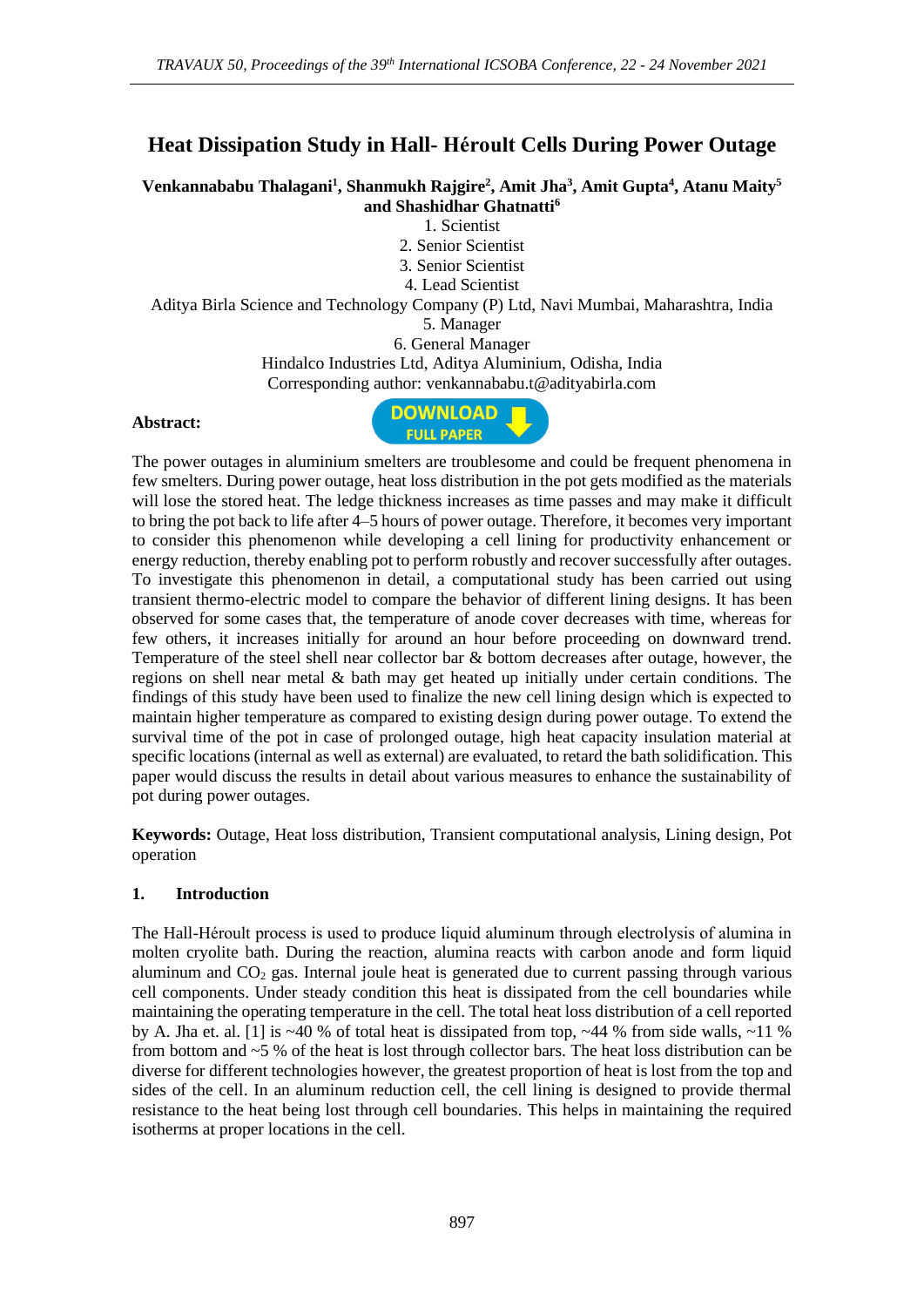During a power outage, internal heat generation stops in the cell / pot, and at this zero-power scenario, the cell loses the heat from all the boundaries thereby, the pot starts cooling and thus disturbs the thermal balance of the cell. The heat dissipation rate may remain unaltered initially for short period, but pot starts to lose the internal energy stored in it. In absence of heat generation, the bath starts to solidify on the ledge, and it may extend towards the center of the cell. As the time passes, ledge will start building up ultimately reducing the heat flux through the sidewalls. Due to lack of heat source, other boundaries like top cover, cell bottom, etc. will also start cooling. In case pots have a forced cooling network (FCN) system, shell temperature should increase initially due to stoppage of FCN. If outage sustains for longer durations, pot may need to be shut down as bath will solidify completely below ~ 850 °C [2]. Zhao *et al*. [3] reported few quick actions like closing the feeding holes, tap holes, increase the anode cover thickness, etc. to reduce heat loss.

To increase the pot survival time, the lining insulation and other pot parameters should keep the bath & metal in the molten phase for a long time after a power outage. Therefore, it is very important to consider heat dissipation during a power outage while developing a low energy cell lining. Lining material with low thermal conductivity along with high heat capacity should delay the solidification of bath. Modifications in lining arrangement can also be considered to increase total solidification time. Apart from cell lining, a provision of temporary insulations during outages at sidewalls, top of anode cover or pot cover reduces the cooling rate.

# **2. Methodology of the Study Performed**

To investigate the cell cooling tendency in the power outage scenario, a computational study has been carried out by using a 3 dimensional (3-D) thermo-electric slice model. Steady-state model development and its validation for 86 kA pot has been published earlier [4]. Steady state calculations were performed at 367 kA line current, and its results were used as an initial condition for transient simulations. Since composition of solidified bath (ledge) is different than molten bath, hence while cooling, bath density also changes due to change in composition (especially  $AIF<sub>3</sub> wt\%)$ , and it may lead to inversion due to increased density of molten bath. However, in the present analysis metal and bath have been assumed to remain at the same position. The change in bath chemistry due to cryolite freezing resulting in increase in  $\text{AlF}_3$  wt% leading to the lowering of liquidus temperature. This phenomenon will slow down the rate of cryolite freezing. Since, the computational model doesn't incorporate any change in bath composition with outage time, therefore, rate of cooling of bath is being over predicted. The changes in bath ratio (ratio of wt% of NaF to wt% of AlF<sub>3</sub>) & liquidus temperature [5] with outage time have been plotted using a MATLAB-based dynamic model and shown in Figures 1 & 2. The change in bath volume  $\&$ composition due to solidification of cryolite has been considered in the dynamic model. The values of liquidus temperature obtained at the different points in time were used to track isotherms obtained from computational model.



**Figure 1. Evolution of bath ratio (weight ratio of NaF/AlF3) with time.**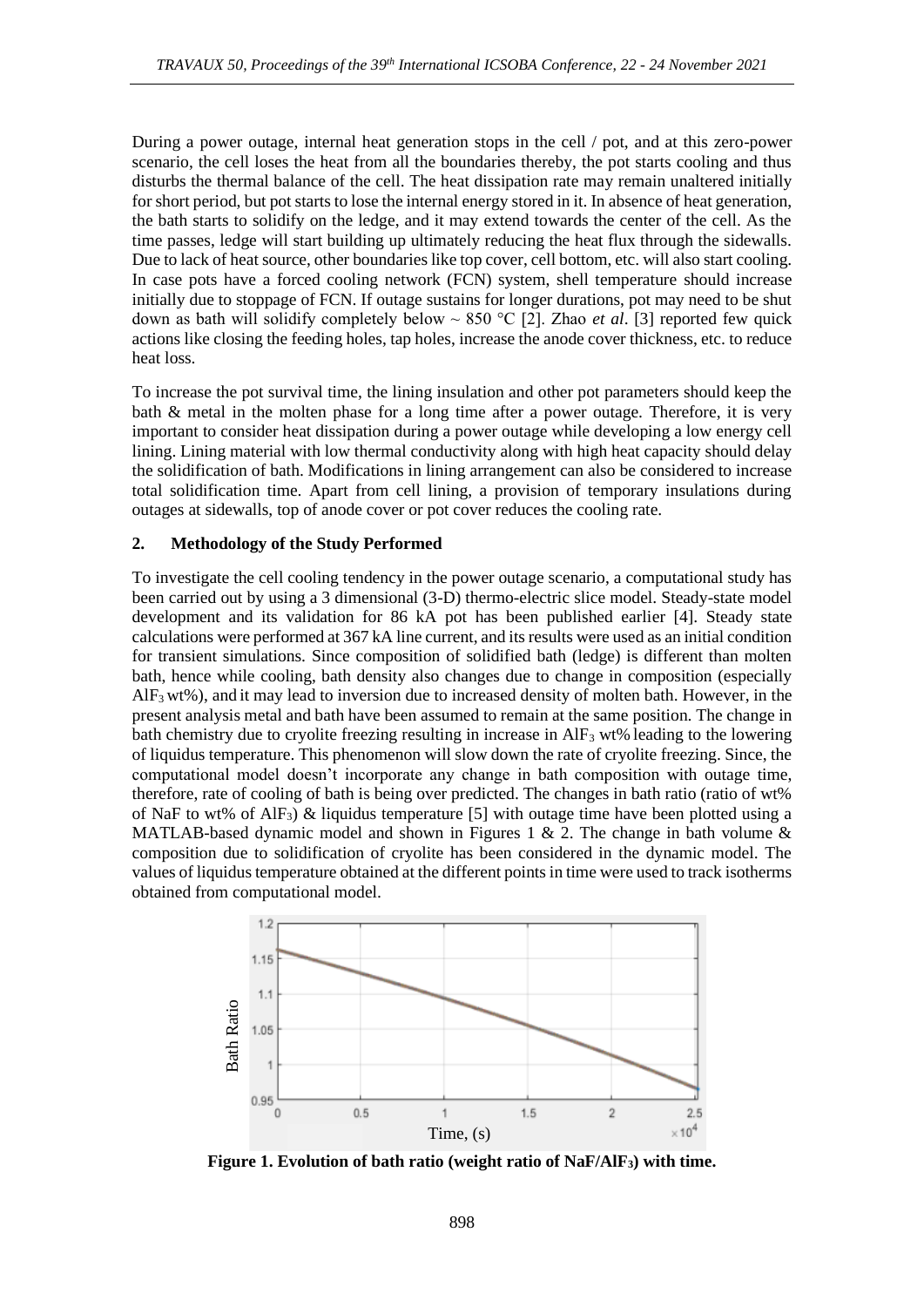

**Figure 16. Combined impact of increased anode cover thickness and change in cell lining on cathode temperature.**

# **4 Conclusions**

Based on the heat dissipation study and time-variant computational simulations for a 7-hour power outage scenario, the temporal evolution of temperature at particular locations (such as steel shell sidewall, anode cover top surface, the bottom of the cell, and cathode top corner) was tracked for all considered cases and compared with the results obtained for the existing lining design  $(Case - 1)$ . The following observations were formulated:

- 1. Using dynamic model, the variation of liquidus temperature with outage time was obtained. Liquidus temperature of bath drops at average rate of  $9 - 10$  °C/hour.
- 2. Increase of anode cover thickness by 3 cm with an existing lining helps in keeping the cathode at high temperature for additional 25–30 minutes
- 3. Changes in cell lining design as well as using low thermal conductivity material gives an additional survival time of well over an hour. However, the applicability of this scenario also depends on the implications of these changes for normal pot operation, which would also have to be carefully checked (beyond the scope of this study).
- 4. Addition of an external insulation over anode cover before or after power outage will restrict heat loss from the top of the cell and may give an extra buffer of 50–60 minutes.
- 5. Considering a change in lining design and increased anode cover thickness by 3 cm has shown a good thermal arrest from cell boundaries and as compared to case-1 it provides additional survival time of 1 hour 30 minutes.

### **5 References**

- 1. Amit Jha *et al*. Copper insert collector bar for energy reduction in 360 kA smelter, *Light Metals*, 2019, 565-572.
- 2. Marc Dupuis and Alton Tabereaux, Modeling cathode cooling after power shutdown, *International Aluminium Journal*, 1-2/2012, 65-68.
- 3. X. Zhao *et al*., Restart of 300 kA potlines after 5 h power failure, *Light Metals* 2011, 405- 406.